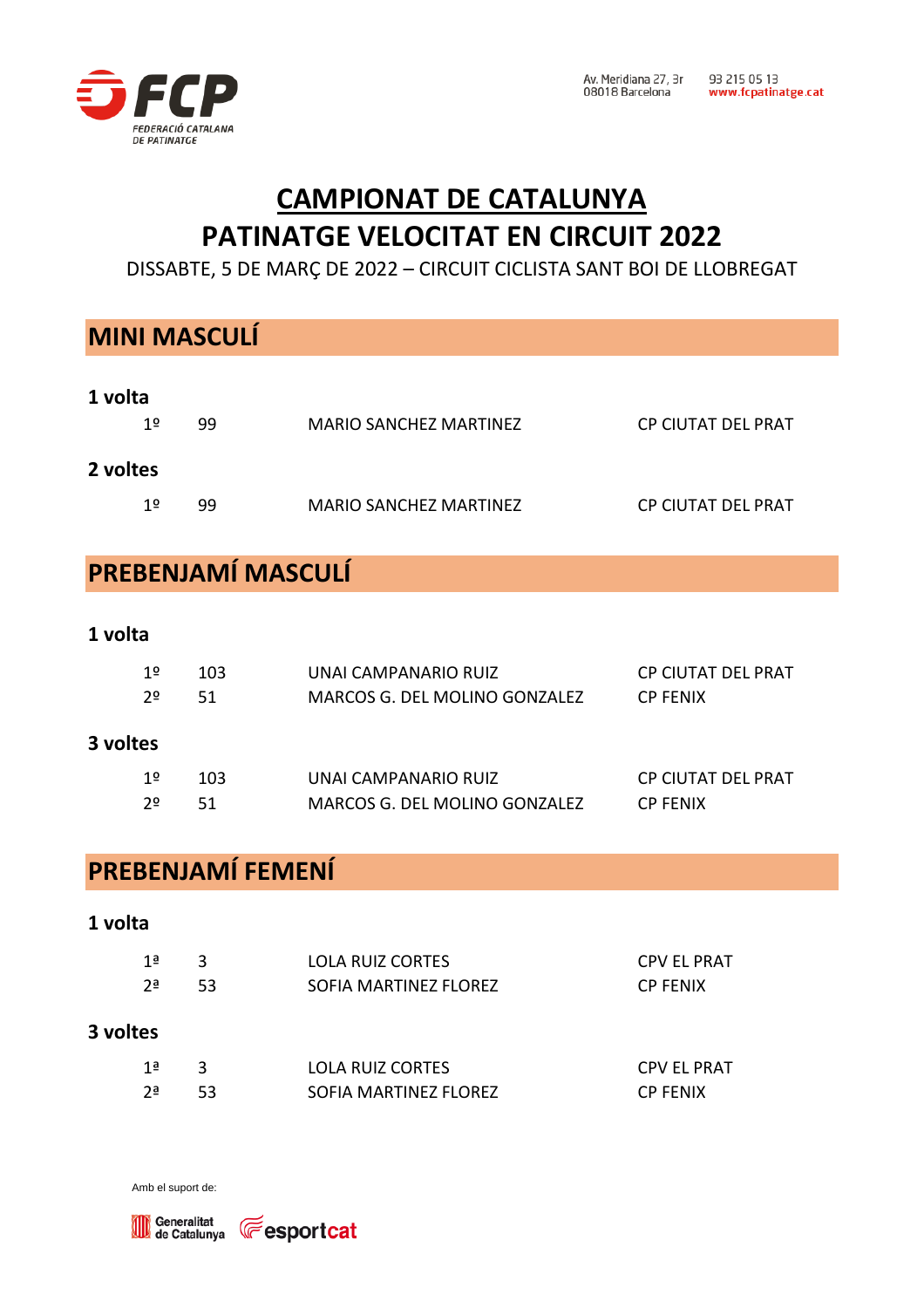# **BENJAMÍ MASCULÍ**

#### **1 volta**

| 1≌       | 1. | MARTI SANCHEZ MARTINEZ        | CP CIUTAT DEL PRAT |
|----------|----|-------------------------------|--------------------|
| 5 voltes |    |                               |                    |
| 12       | 1. | <b>MARTI SANCHEZ MARTINEZ</b> | CP CIUTAT DEL PRAT |

# **BENJAMÍ FEMENÍ**

#### **1 volta**

| 1ª              | $\overline{2}$ | LEIRE FERNÁNDEZ TORRES           | <b>CPV EL PRAT</b>        |
|-----------------|----------------|----------------------------------|---------------------------|
| 2 <sup>a</sup>  | 61             | <b>JUDITH VIZCAINO NICOLAS</b>   | <b>CP CIUTAT DEL PRAT</b> |
| 3 <sup>a</sup>  | 23             | LEYRE CAMPANARIO RUIZ            | <b>CP CIUTAT DEL PRAT</b> |
| 4 <sup>a</sup>  | 74             | EIDER ROMAGOSA SÁNCHEZ           | <b>CPV EL PRAT</b>        |
| 5 <sup>a</sup>  | 48             | ADELA GABRIELA BODOMOI           | <b>CPV EL PRAT</b>        |
| 6 <sup>a</sup>  | 76             | <b>ARLET MARTÍ FLORES</b>        | <b>NÀSTIC</b>             |
| 7ª              | 67             | ALMA HERNÁNDEZ DE ARCOS          | <b>NÀSTIC</b>             |
| 8ª              | 95             | AINA PIÑAS CAMERINO              | <b>NÀSTIC</b>             |
| 9ª              | 7              | <b>HEURA AIGUADE SERRANO</b>     | <b>CPV EL PRAT</b>        |
| gª              | 100            | <b>NERAY CANO ESCAMEZ</b>        | <b>CPV EL PRAT</b>        |
| 11 <sup>a</sup> | 64             | <b>BERTA MEDINA AGUILAR</b>      | <b>CPV EL PRAT</b>        |
| 11 <sup>a</sup> | 33             | <b>MARTINA GARCIA CRUZ</b>       | CP LLIÇÀ D'AMUNT          |
| 13 <sup>a</sup> | 59             | LEIRE DEMARCHI VILORIA           | <b>CPV EL PRAT</b>        |
| 13 <sup>a</sup> | 12             | <b>VERA JIMENEZ DE LA FUENTE</b> | <b>CP CIUTAT DEL PRAT</b> |

#### **5 voltes**

| 1 <sup>a</sup>  | $\mathcal{P}$ | LEIRE FERNÁNDEZ TORRES       | <b>CPV EL PRAT</b>        |
|-----------------|---------------|------------------------------|---------------------------|
| 2 <sup>a</sup>  | 74            | EIDER ROMAGOSA SÁNCHEZ       | <b>CPV EL PRAT</b>        |
| 3 <sup>a</sup>  | 23            | LEYRE CAMPANARIO RUIZ        | CP CIUTAT DEL PRAT        |
| 4 <sup>a</sup>  | 61            | JUDITH VIZCAINO NICOLAS      | <b>CP CIUTAT DEL PRAT</b> |
| 5 <sup>a</sup>  | 48            | ADELA GABRIELA BODOMOI       | <b>CPV EL PRAT</b>        |
| 6 <sup>a</sup>  | 59            | LEIRE DEMARCHI VILORIA       | <b>CPV EL PRAT</b>        |
| 7ª              | 67            | ALMA HERNÁNDEZ DE ARCOS      | <b>NÀSTIC</b>             |
| 8ª              | 95            | AINA PIÑAS CAMERINO          | <b>NÀSTIC</b>             |
| 9ª              | 76            | <b>ARLET MARTÍ FLORES</b>    | <b>NÀSTIC</b>             |
| 10 <sup>a</sup> |               | <b>HEURA AIGUADE SERRANO</b> | <b>CPV EL PRAT</b>        |



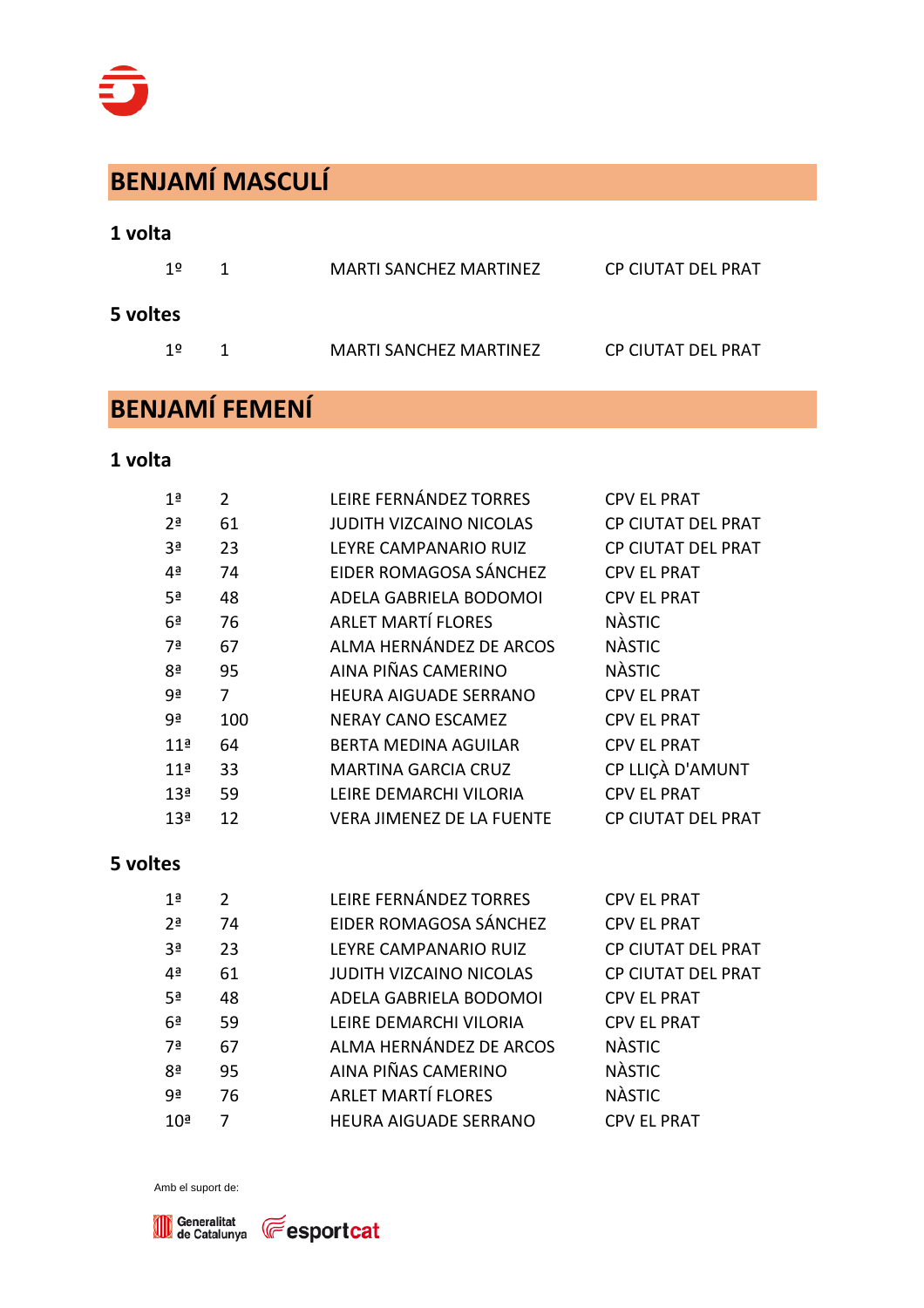

| 11ª | 100 | NERAY CANO ESCAMEZ        | CPV EL PRAT        |
|-----|-----|---------------------------|--------------------|
| 12ª | २२  | MARTINA GARCIA CRUZ       | CP LLICÀ D'AMUNT   |
| 13ª | 64  | BERTA MEDINA AGUILAR      | CPV EL PRAT        |
| 14ª | 12  | VERA JIMENEZ DE LA FUENTE | CP CIUTAT DEL PRAT |

# **ALEVÍ MASCULÍ**

#### **1 volta SPRINT**

| 1º             | 73  | ADRIÀ FERNÁNDEZ TORRES         | <b>CPV EL PRAT</b>        |
|----------------|-----|--------------------------------|---------------------------|
| 20             | 118 | PEP SALVADÓ MORGAN             | <b>NÀSTIC</b>             |
| 3 <sup>o</sup> | 31  | SAMUEL GRANADA GARCIA          | <b>CPV EL PRAT</b>        |
| 4º             | q   | <b>GABRIEL PALACIOS GARCIA</b> | <b>CP CIUTAT DEL PRAT</b> |
| 52             | 82  | JOEL GARDUÑO CAMPANARIO        | CP CIUTAT DEL PRAT        |
| 6º             | 88  | <b>ADRIAN NOGUERA</b>          | CP CIUTAT DEL PRAT        |
|                |     |                                |                           |

### **1.500m LÍNIA**

| 1º | 73  | ADRIÀ FERNÁNDEZ TORRES         | <b>CPV EL PRAT</b> |
|----|-----|--------------------------------|--------------------|
| 22 | 31  | SAMUEL GRANADA GARCIA          | <b>CPV EL PRAT</b> |
| 30 | q   | <b>GABRIEL PALACIOS GARCIA</b> | CP CIUTAT DEL PRAT |
| 40 | 118 | PEP SALVADÓ MORGAN             | <b>NASTIC</b>      |
| 50 | 82  | JOEL GARDUÑO CAMPANARIO        | CP CIUTAT DEL PRAT |
| 6º | 88  | <b>ADRIAN NOGUERA</b>          | CP CIUTAT DEL PRAT |

#### **3.000m PUNTS**

| 1º  | 73  | ADRIÀ FERNÁNDEZ TORRES         | <b>CPV EL PRAT</b> |
|-----|-----|--------------------------------|--------------------|
| 20  | 31  | SAMUEL GRANADA GARCIA          | <b>CPV EL PRAT</b> |
| 30  | q   | <b>GABRIEL PALACIOS GARCIA</b> | CP CIUTAT DEL PRAT |
| 40  | 118 | PEP SALVADÓ MORGAN             | <b>NÀSTIC</b>      |
| -50 | 82  | JOEL GARDUÑO CAMPANARIO        | CP CIUTAT DEL PRAT |
| 6º  | 88  | <b>ADRIAN NOGUERA</b>          | CP CIUTAT DEL PRAT |

#### **GENERAL**

| 1º  | 73  | ADRIÀ FERNÁNDEZ TORRES         | <b>CPV EL PRAT</b> |
|-----|-----|--------------------------------|--------------------|
| 22  | 31  | SAMUEL GRANADA GARCIA          | <b>CPV EL PRAT</b> |
| -30 | q   | <b>GABRIEL PALACIOS GARCIA</b> | CP CIUTAT DEL PRAT |
| -30 | 118 | PEP SALVADÓ MORGAN             | <b>NÀSTIC</b>      |
| -50 | 82  | JOEL GARDUÑO CAMPANARIO        | CP CIUTAT DEL PRAT |
| -62 | 88  | <b>ADRIAN NOGUERA</b>          | CP CIUTAT DEL PRAT |



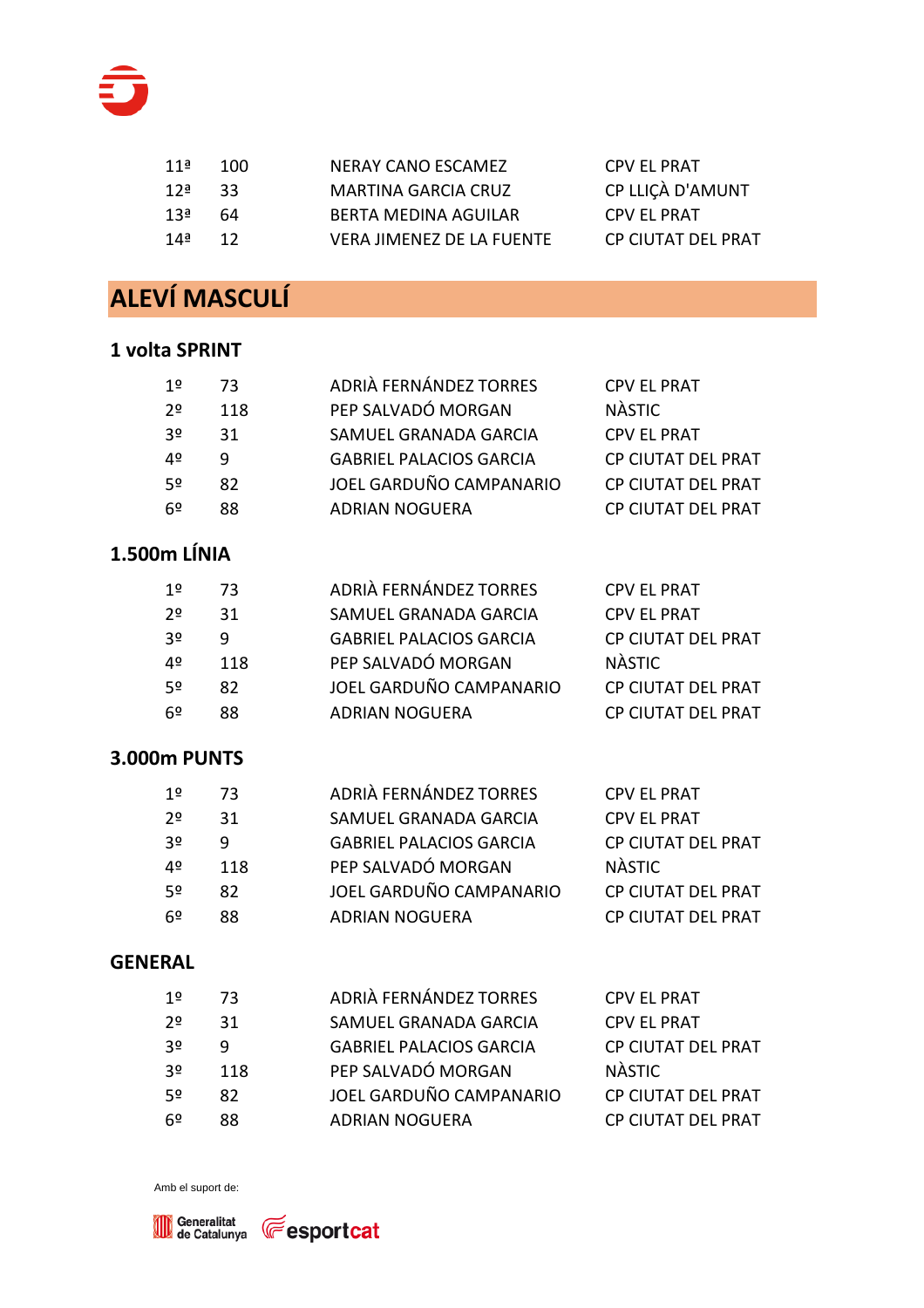# **ALEVÍ FEMENÍ**

#### **1 volta SPRINT**

| 1 <sup>a</sup><br>10  | LUCÍA DÍAZ DIÉGUEZ             | <b>CPV EL PRAT</b>        |
|-----------------------|--------------------------------|---------------------------|
| 2 <sup>a</sup><br>49  | <b>ALBA RUIZ CORRAL</b>        | <b>CPV EL PRAT</b>        |
| 3 <sup>a</sup><br>46  | AMAYA JIMENO PÉREZ             | <b>NÀSTIC</b>             |
| 4ª<br>4               | <b>ALMA PEREZ SANTOS</b>       | <b>CPV EL PRAT</b>        |
| 6<br>5 <sup>a</sup>   | LAIA MARGARIT MARTÍNEZ         | <b>CPV EL PRAT</b>        |
| 6 <sup>a</sup><br>90  | ARIADNA MÁRQUEZ                | <b>NÀSTIC</b>             |
| 7ª<br>5               | <b>LAIA FREIRE AMOR</b>        | CP CIUTAT DEL PRAT        |
| 7ª<br>24              | <b>IVET CANO GARCÍA</b>        | <b>NÀSTIC</b>             |
| 9ª<br>27              | <b>ISABELLA MARQUEZ</b>        | CP LLIÇÀ D'AMUNT          |
| 9ª<br>29              | <b>QUERALT CARNERO SERRATE</b> | <b>CPV EL PRAT</b>        |
| 22<br>11 <sup>a</sup> | MARTINA GARDUÑO                | <b>CP CIUTAT DEL PRAT</b> |
| 11 <sup>a</sup><br>45 | LUCIA SÁNCHEZ FRANCO           | <b>NÀSTIC</b>             |
| 13 <sup>a</sup><br>19 | <b>ISONA CAPDEVILA VILA</b>    | CP LLIÇÀ D'AMUNT          |

### **1.500m LÍNIA**

| 1 <sup>a</sup>  | 49 | <b>ALBA RUIZ CORRAL</b>        | <b>CPV EL PRAT</b>        |
|-----------------|----|--------------------------------|---------------------------|
| 2 <sup>a</sup>  | 10 | LUCÍA DÍAZ DIÉGUEZ             | <b>CPV EL PRAT</b>        |
| 3 <sup>a</sup>  | 4  | <b>ALMA PEREZ SANTOS</b>       | <b>CPV EL PRAT</b>        |
| 4 <sup>a</sup>  | 5  | <b>LAIA FREIRE AMOR</b>        | <b>CP CIUTAT DEL PRAT</b> |
| 5 <sup>a</sup>  | 6  | LAIA MARGARIT MARTÍNEZ         | <b>CPV EL PRAT</b>        |
| 6 <sup>a</sup>  | 29 | <b>QUERALT CARNERO SERRATE</b> | <b>CPV EL PRAT</b>        |
| 7ª              | 46 | AMAYA JIMENO PÉREZ             | <b>NÀSTIC</b>             |
| 8 <sup>a</sup>  | 24 | <b>IVET CANO GARCÍA</b>        | <b>NÀSTIC</b>             |
| 9ª              | 90 | ARIADNA MÁRQUEZ DOMINGO        | <b>NÀSTIC</b>             |
| 10 <sup>a</sup> | 27 | <b>ISABELLA MARQUEZ JAIMES</b> | CP LLIÇÀ D'AMUNT          |
| 11 <sup>a</sup> | 45 | LUCIA SÁNCHEZ FRANCO           | <b>NÀSTIC</b>             |
| 12 <sup>a</sup> | 19 | <b>ISONA CAPDEVILA VILA</b>    | CP LLIÇÀ D'AMUNT          |
| 13 <sup>a</sup> | 22 | MARTINA GARDUÑO                | <b>CP CIUTAT DEL PRAT</b> |
|                 |    |                                |                           |

#### **3.000m PUNTS**

| 1ª             | 49 | <b>ALBA RUIZ CORRAL</b>  | <b>CPV EL PRAT</b> |
|----------------|----|--------------------------|--------------------|
| 2 <sup>a</sup> | 10 | LUCÍA DÍAZ DIÉGUEZ       | <b>CPV EL PRAT</b> |
| 3ª             | 4  | <b>ALMA PEREZ SANTOS</b> | <b>CPV EL PRAT</b> |
| 4ª             | 24 | <b>IVET CANO GARCÍA</b>  | <b>NÀSTIC</b>      |
| 5ª             | 46 | AMAYA JIMENO PÉREZ       | <b>NÀSTIC</b>      |
| 6ª             | 90 | ARIADNA MÁRQUEZ DOMINGO  | <b>NÀSTIC</b>      |
| 7а             | 6  | LAIA MARGARIT MARTÍNEZ   | <b>CPV EL PRAT</b> |
|                |    |                          |                    |



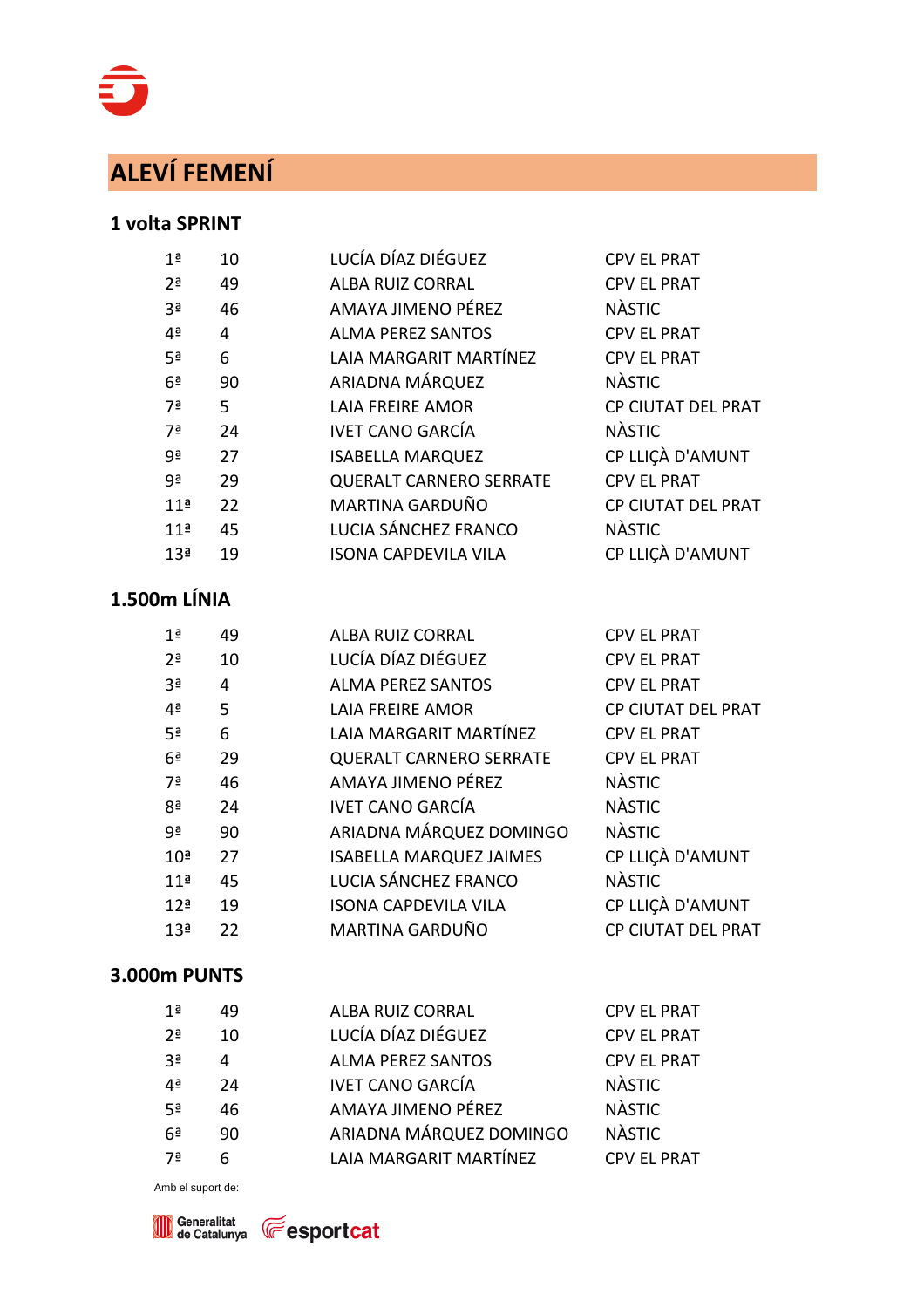

| 8ª              | 5. | LAIA FREIRE AMOR               | <b>CP CIUTAT DEL PRAT</b> |
|-----------------|----|--------------------------------|---------------------------|
| ο₫              | 29 | <b>QUERALT CARNERO SERRATE</b> | <b>CPV EL PRAT</b>        |
| 10 <sup>a</sup> | 27 | <b>ISABELLA MARQUEZ JAIMES</b> | CP LLIÇÀ D'AMUNT          |
| 11 <sup>a</sup> | 19 | <b>ISONA CAPDEVILA VILA</b>    | CP LLIÇÀ D'AMUNT          |
| 12 <sup>a</sup> | 45 | LUCIA SÁNCHEZ FRANCO           | <b>NÀSTIC</b>             |
| 13 <sup>a</sup> | 22 | MARTINA GARDUÑO                | CP CIUTAT DEL PRAT        |
|                 |    |                                |                           |

#### **GENERAL**

| 49 | <b>ALBA RUIZ CORRAL</b>        | <b>CPV EL PRAT</b>        |
|----|--------------------------------|---------------------------|
| 10 | LUCÍA DÍAZ DIÉGUEZ             | <b>CPV EL PRAT</b>        |
| 4  | <b>ALMA PEREZ SANTOS</b>       | <b>CPV EL PRAT</b>        |
| 6  | LAIA MARGARIT MARTÍNEZ         | <b>CPV EL PRAT</b>        |
| 5  | <b>LAIA FREIRE AMOR</b>        | CP CIUTAT DEL PRAT        |
| 46 | AMAYA JIMENO PÉREZ             | <b>NÀSTIC</b>             |
| 29 | <b>QUERALT CARNERO SERRATE</b> | <b>CPV EL PRAT</b>        |
| 24 | <b>IVET CANO GARCÍA</b>        | <b>NÀSTIC</b>             |
| 90 | ARIADNA MÁRQUEZ DOMINGO        | <b>NÀSTIC</b>             |
| 27 | <b>ISABELLA MARQUEZ JAIMES</b> | CP LLIÇÀ D'AMUNT          |
| 45 | LUCIA SÁNCHEZ FRANCO           | <b>NÀSTIC</b>             |
| 19 | <b>ISONA CAPDEVILA VILA</b>    | CP LLIÇÀ D'AMUNT          |
| 22 | MARTINA GARDUÑO                | <b>CP CIUTAT DEL PRAT</b> |
|    |                                |                           |

### **INFANTIL MASCULÍ**

### **200m C/R**

| 1º | 25. | <b>CHRISTOPHER LÓPEZ OSORIO</b> | <b>CPV EL PRAT</b> |
|----|-----|---------------------------------|--------------------|
| 2≗ | 89  | POL ROLDAN BALAGUE              | <b>CPV EL PRAT</b> |
| 3º | 120 | SERGIO RIVERA DÍAZ              | <b>NÀSTIC</b>      |
| 4º | 26  | ADRIÁN RODRÍGUEZ                | <b>CPV EL PRAT</b> |
| 52 | 65. | LLUC NOGUÈS MILÀ                | <b>NÀSTIC</b>      |
|    |     |                                 |                    |

#### **1 volta SPRINT**

| 1º  | - 25. | <b>CHRISTOPHER LÓPEZ OSORIO</b> | <b>CPV EL PRAT</b> |
|-----|-------|---------------------------------|--------------------|
| 2≗  | 89    | POL ROLDAN BALAGUE              | <b>CPV EL PRAT</b> |
| -30 | 26.   | ADRIÁN RODRÍGUEZ MORA           | <b>CPV EL PRAT</b> |
| 4º  | 120   | SERGIO RIVERA DÍAZ              | <b>NÀSTIC</b>      |
| -52 | 65.   | LLUC NOGUÈS MILÀ                | <b>NÀSTIC</b>      |

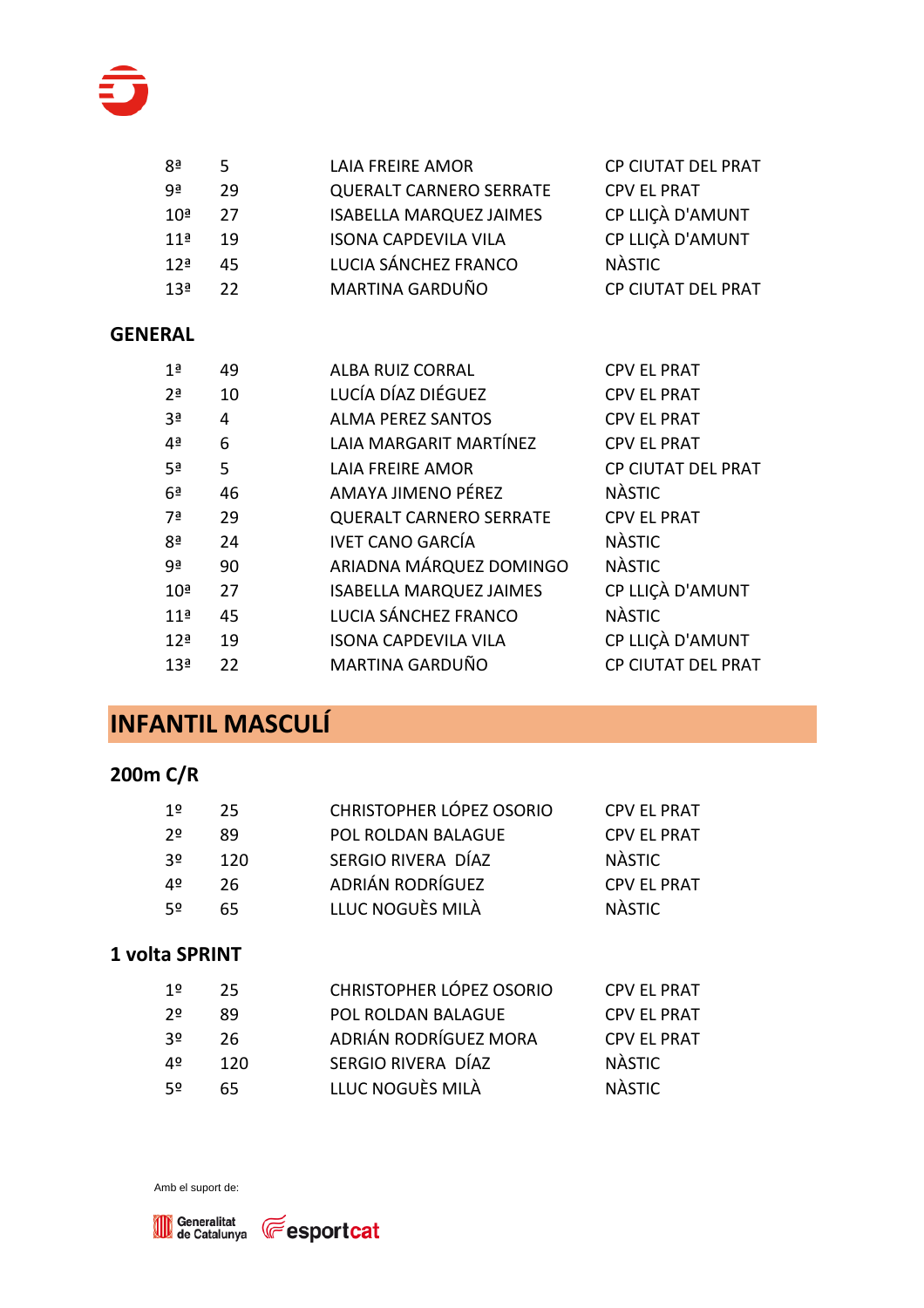

| 1≌ | 25. | CHRISTOPHER LÓPEZ OSORIO | <b>CPV EL PRAT</b> |
|----|-----|--------------------------|--------------------|
| 20 | 26  | ADRIÁN RODRÍGUEZ MORA    | <b>CPV EL PRAT</b> |
| 30 | 89  | POL ROLDAN BALAGUE       | <b>CPV EL PRAT</b> |
| 4º | 65. | LLUC NOGUÈS MILÀ         | <b>NÀSTIC</b>      |
| 52 | 120 | SERGIO RIVERA DÍAZ       | <b>NÀSTIC</b>      |

#### **8.000m ELIMINACIÓ**

| 1º | -25. | CHRISTOPHER LÓPEZ OSORIO | <b>CPV EL PRAT</b> |
|----|------|--------------------------|--------------------|
| 2≗ | 26.  | ADRIÁN RODRÍGUEZ MORA    | <b>CPV EL PRAT</b> |
| 3º | 89   | POL ROLDAN BALAGUE       | <b>CPV EL PRAT</b> |
| 4º | 65.  | LLUC NOGUÈS MILÀ         | <b>NÀSTIC</b>      |
| 52 | 120  | SERGIO RIVERA DÍAZ       | <b>NÀSTIC</b>      |

#### **GENERAL**

| 1º             | -25. | CHRISTOPHER LÓPEZ OSORIO | <b>CPV EL PRAT</b> |
|----------------|------|--------------------------|--------------------|
| 2 <sup>o</sup> | 89   | POL ROLDAN BALAGUE       | <b>CPV EL PRAT</b> |
| -30            | -26. | ADRIÁN RODRÍGUEZ MORA    | <b>CPV EL PRAT</b> |
| 40             | 120  | SERGIO RIVERA DÍAZ       | NÀSTIC             |
| 52             | 65.  | LLUC NOGUÈS MILÀ         | <b>NÀSTIC</b>      |

### **INFANTIL FEMENÍ**

#### **200m C/R**

| 1ª             | 14 | PAULA ESPÍN REAL            | <b>NÀSTIC</b>      |
|----------------|----|-----------------------------|--------------------|
| 2 <sup>a</sup> | 21 | NICOLE PUIG DELGADO         | <b>CP FENIX</b>    |
| 3ª             | 17 | CYNTHIA LÓPEZ OSORIO        | <b>CPV EL PRAT</b> |
| 4 <sup>a</sup> | 20 | <b>CARLA PLANA OLIVARES</b> | <b>NÀSTIC</b>      |
| 5 <sup>a</sup> | 15 | <b>MARTINA FERNÁNDEZ</b>    | <b>CPV EL PRAT</b> |
| 6 <sup>a</sup> | 13 | <b>BERTA COSTAFREDA</b>     | <b>CPV EL PRAT</b> |
| 7ª             | 18 | MARTA MESA MIGUÉLEZ         | <b>CPV EL PRAT</b> |
| 8ª             | 11 | <b>NORA BROSA IGLESIAS</b>  | CP LLIÇÀ D'AMUNT   |
|                |    |                             |                    |

#### **1 volta SPRINT**

| 1ª    | 20 | <b>CARLA PLANA OLIVARES</b> | <b>NÀSTIC</b>      |
|-------|----|-----------------------------|--------------------|
| י 2ים | 14 | PAULA ESPÍN REAL            | <b>NÀSTIC</b>      |
| - ?ª  | 17 | CYNTHIA LÓPEZ OSORIO        | <b>CPV EL PRAT</b> |
| ⊿а    | 21 | NICOLE PUIG DELGADO         | <b>CP FENIX</b>    |



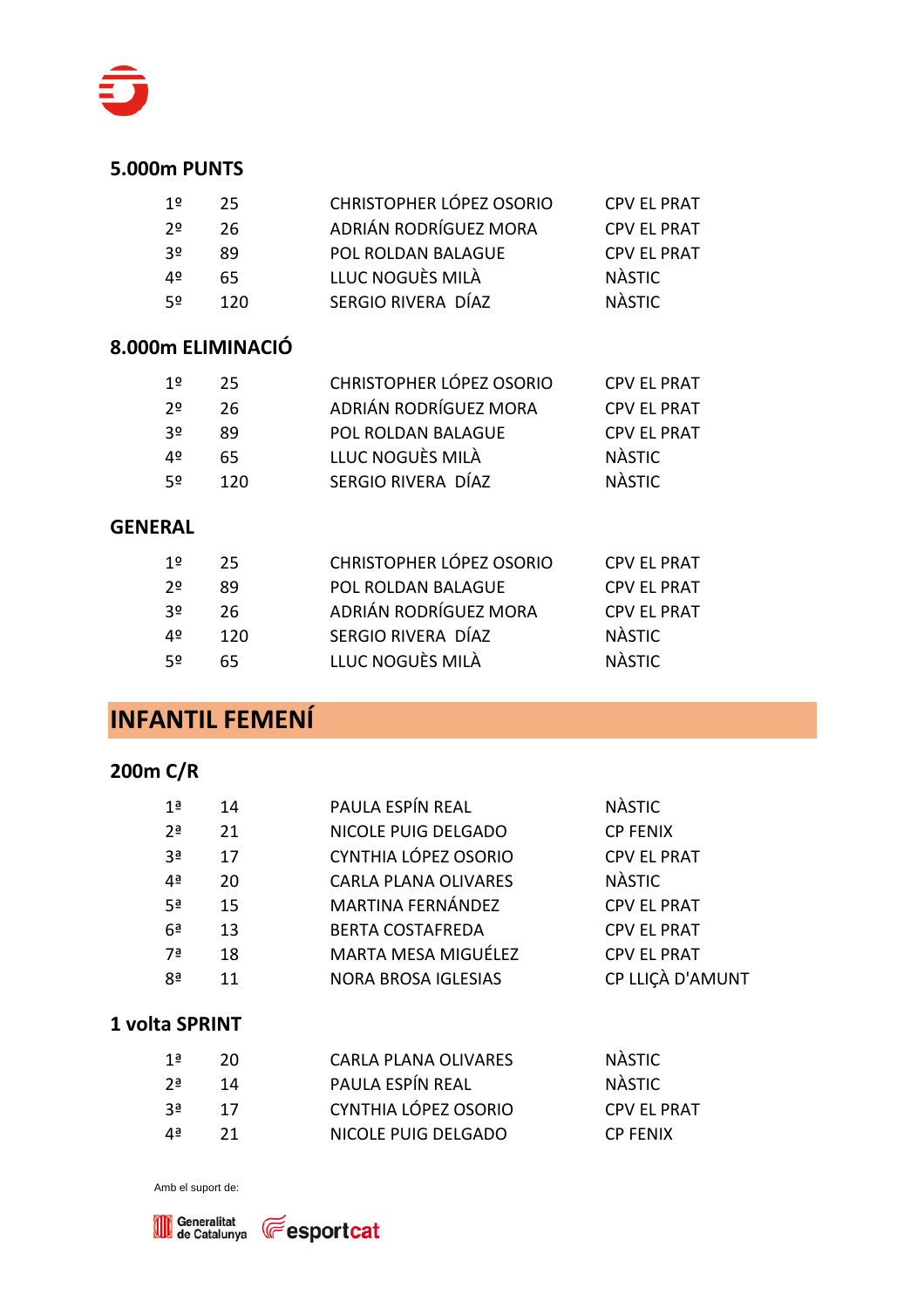

| –5ª | 15 | MARTINA FERNÁNDEZ          | <b>CPV EL PRAT</b> |
|-----|----|----------------------------|--------------------|
| 5ª  | 13 | <b>BERTA COSTAFREDA</b>    | <b>CPV EL PRAT</b> |
| –7ª | 11 | <b>NORA BROSA IGLESIAS</b> | CP LLICÀ D'AMUNT   |
| ∃7  | 18 | MARTA MESA MIGUÉLEZ        | <b>CPV EL PRAT</b> |
|     |    |                            |                    |

| 1 <sup>a</sup> | 20 | <b>CARLA PLANA OLIVARES</b> | <b>NÀSTIC</b>      |
|----------------|----|-----------------------------|--------------------|
| 2 <sup>a</sup> | 14 | PAULA ESPÍN REAL            | <b>NÀSTIC</b>      |
| 3 <sup>a</sup> | 18 | MARTA MESA MIGUÉLEZ         | <b>CPV EL PRAT</b> |
| 4 <sup>a</sup> | 13 | <b>BERTA COSTAFREDA</b>     | <b>CPV EL PRAT</b> |
| 5 <sup>a</sup> | 17 | CYNTHIA LÓPEZ OSORIO        | <b>CPV EL PRAT</b> |
| 6 <sup>a</sup> | 15 | <b>MARTINA FERNÁNDEZ</b>    | <b>CPV EL PRAT</b> |
| 7 <sup>a</sup> | 21 | NICOLE PUIG DELGADO         | <b>CP FENIX</b>    |
| 8 <sup>a</sup> | 11 | <b>NORA BROSA IGLESIAS</b>  | CP LLIÇÀ D'AMUNT   |
|                |    |                             |                    |

#### **8.000m ELIMINACIÓ**

| 1 <sup>o</sup> | 20 | <b>CARLA PLANA OLIVARES</b> | <b>NASTIC</b>      |
|----------------|----|-----------------------------|--------------------|
| 2 <sup>o</sup> | 14 | PAULA ESPÍN REAL            | <b>NÀSTIC</b>      |
| 3 <sup>o</sup> | 13 | <b>BERTA COSTAFREDA</b>     | <b>CPV EL PRAT</b> |
| 4º             | 15 | MARTINA FERNÁNDEZ           | <b>CPV EL PRAT</b> |
| 5 <sup>o</sup> | 18 | MARTA MESA MIGUÉLEZ         | <b>CPV EL PRAT</b> |
| 6 <sup>°</sup> | 17 | CYNTHIA LÓPEZ OSORIO        | <b>CPV EL PRAT</b> |
| 7º             | 11 | <b>NORA BROSA IGLESIAS</b>  | CP LLIÇÀ D'AMUNT   |

#### **GENERAL**

| 1 <sup>a</sup> | 20 | <b>CARLA PLANA OLIVARES</b> | <b>NÀSTIC</b>      |
|----------------|----|-----------------------------|--------------------|
| 1 <sup>a</sup> | 14 | PAULA ESPÍN REAL            | <b>NÀSTIC</b>      |
| 3 <sup>a</sup> | 17 | CYNTHIA LÓPEZ OSORIO        | <b>CPV EL PRAT</b> |
| 4 <sup>a</sup> | 13 | <b>BERTA COSTAFREDA</b>     | <b>CPV EL PRAT</b> |
| 5ª             | 15 | <b>MARTINA FERNÁNDEZ</b>    | <b>CPV EL PRAT</b> |
| 6 <sup>a</sup> | 21 | NICOLE PUIG DELGADO         | <b>CP FENIX</b>    |
| 7ª             | 18 | MARTA MESA MIGUÉLEZ         | <b>CPV EL PRAT</b> |
| 8ª             | 11 | <b>NORA BROSA IGLESIAS</b>  | CP LLIÇÀ D'AMUNT   |

### **JUVENIL MASCULÍ**

### **200m C/R**

| 1≌                | 44   | <b>IKER RUIZ CORTES</b> | <b>CPV EL PRAT</b> |
|-------------------|------|-------------------------|--------------------|
| י ≙י              | 43   | JULIÀ LAPORTA FORTUNY   | <b>CPV EL PRAT</b> |
| -30               | -30. | JOEL NOGUÉS             | NÀSTIC             |
| Amb el suport de: |      |                         |                    |



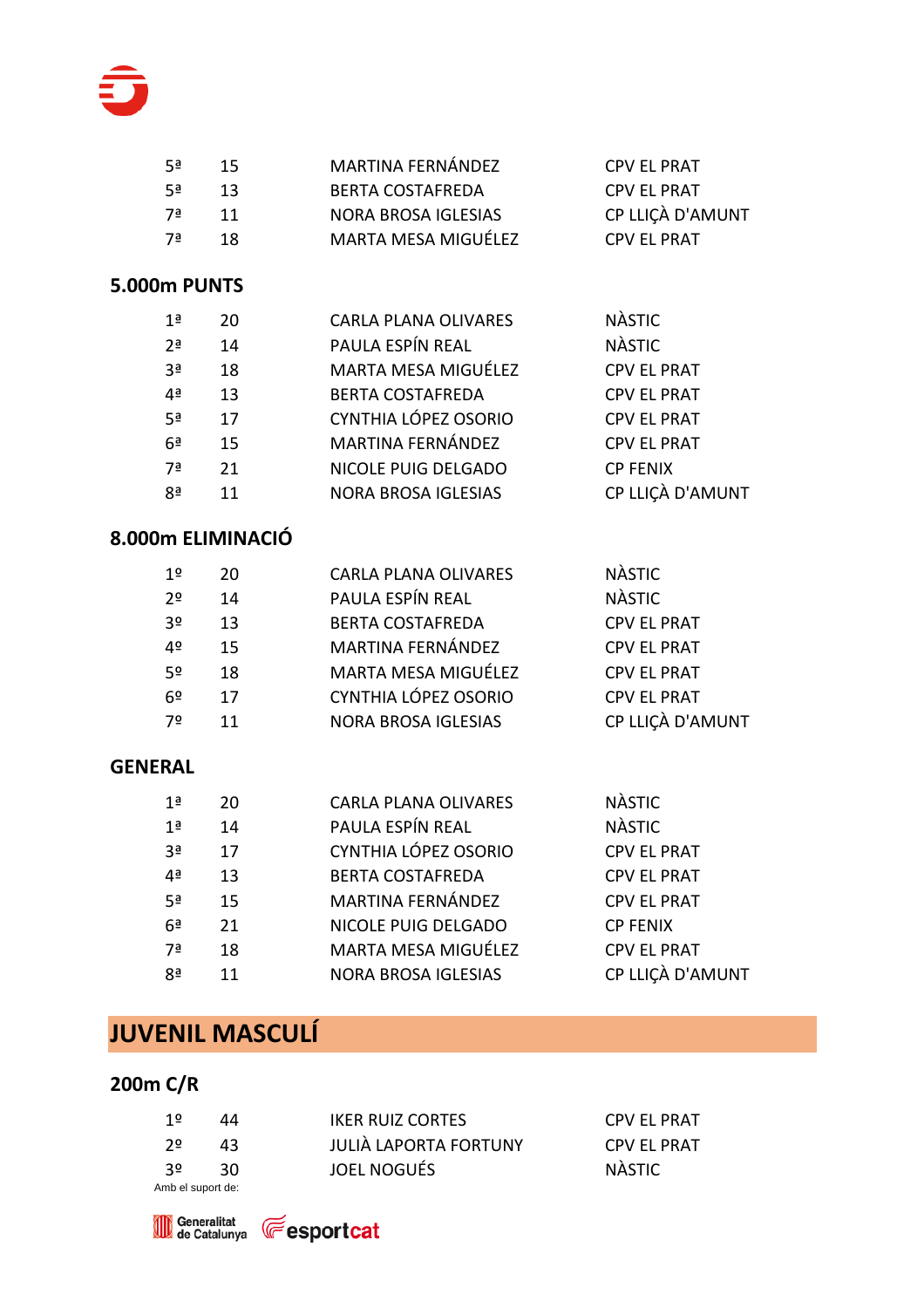

#### **1 volta SPRINT**

| 1≗ | 44  | <b>IKER RUIZ CORTES</b>      | <b>CPV EL PRAT</b> |
|----|-----|------------------------------|--------------------|
| 2≗ | 41  | SERGI ÁLVAREZ FERNÁNDEZ      | <b>CPV EL PRAT</b> |
| 3º | 43  | <b>JULIÀ LAPORTA FORTUNY</b> | <b>CPV EL PRAT</b> |
| 4º | 30. | <b>JOEL NOGUÉS</b>           | NÀSTIC             |
|    |     |                              |                    |

#### **8.000m PUNTS**

| 1º | 44  | <b>IKER RUIZ CORTES</b>      | <b>CPV EL PRAT</b> |
|----|-----|------------------------------|--------------------|
| 2≗ | 41  | SERGI ÁLVAREZ FERNÁNDEZ      | <b>CPV EL PRAT</b> |
| 3º | 43. | <b>JULIÀ LAPORTA FORTUNY</b> | <b>CPV EL PRAT</b> |
| 4º | 30. | <b>JOEL NOGUÉS</b>           | NÀSTIC             |

#### **10.000m ELIMINACIÓ**

| 1≌  | 44  | <b>IKER RUIZ CORTES</b> | <b>CPV EL PRAT</b> |
|-----|-----|-------------------------|--------------------|
| 2≗  | 41  | SERGI ÁLVAREZ FERNÁNDEZ | <b>CPV EL PRAT</b> |
| -30 | 43. | JULIÀ LAPORTA FORTUNY   | <b>CPV EL PRAT</b> |
| 4º  | 30. | <b>JOEL NOGUÉS</b>      | NÀSTIC             |

#### **GENERAL**

| 12  | 44  | <b>IKER RUIZ CORTES</b>      | <b>CPV EL PRAT</b> |
|-----|-----|------------------------------|--------------------|
| 2≗  | 43. | <b>JULIÀ LAPORTA FORTUNY</b> | <b>CPV EL PRAT</b> |
| -35 | 41  | SERGI ÁLVAREZ FERNÁNDEZ      | <b>CPV EL PRAT</b> |
| 4º  | 30. | JOEL NOGUÉS                  | NÀSTIC             |

### **JUVENIL FEMENÍ**

### **200m C/R**

| 1ª         | 36. | ONA RODRIGUEZ CORNEJO      | <b>CPV EL PRAT</b> |
|------------|-----|----------------------------|--------------------|
| <u> 25</u> | 32. | <b>JULIA ESPIN REAL</b>    | <b>CPV EL PRAT</b> |
| 3ª         | 37  | <b>MONICA SEOANE PUJOL</b> | <b>CPV EL PRAT</b> |
| ⊿а         | 28  | MARIA RODRÍGUEZ PACHECO    | <b>CPV EL PRAT</b> |
| 5ª         | 34  | ERIKA LÓPEZ GARCÍA         | <b>CPV EL PRAT</b> |
| 6ª         | 81  | <b>ALBA MENENDEZ</b>       | <b>NÀSTIC</b>      |

#### **1 volta SPRINT**

| 1ª       | - 36 | ONA RODRIGUEZ CORNEJO      | <b>CPV EL PRAT</b> |
|----------|------|----------------------------|--------------------|
| י 2ַ     | - 32 | <b>JULIA ESPIN REAL</b>    | <b>CPV EL PRAT</b> |
| <b>3</b> | - 37 | <b>MONICA SEOANE PUJOL</b> | <b>CPV EL PRAT</b> |

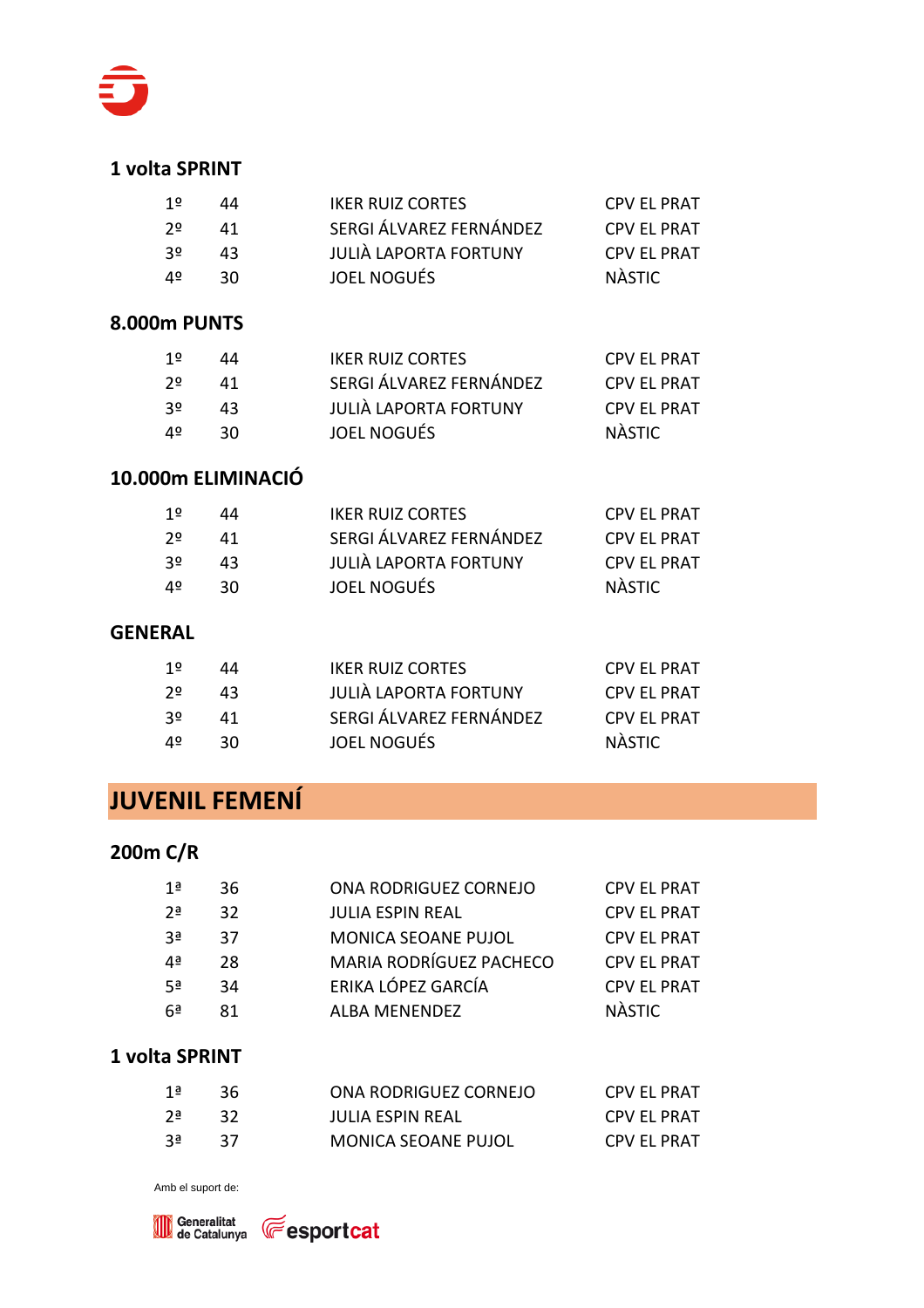

| 4ª   | -28. | MARIA RODRÍGUEZ PACHECO | <b>CPV EL PRAT</b> |
|------|------|-------------------------|--------------------|
| 5ª   | -34  | ERIKA LÓPEZ GARCÍA      | <b>CPV EL PRAT</b> |
| ∩ Ga | -81  | ALBA MENENDEZ           | NÀSTIC             |

| 1ª             | 32 | <b>JULIA ESPIN REAL</b>        | <b>CPV EL PRAT</b> |
|----------------|----|--------------------------------|--------------------|
| 2 <sup>a</sup> | 37 | MONICA SEOANE PUJOL            | <b>CPV EL PRAT</b> |
| ٩a             | 36 | ONA RODRIGUEZ CORNEJO          | <b>CPV EL PRAT</b> |
| 4ª             | 38 | MIREIA TÉLLEZ NIN              | <b>CPV EL PRAT</b> |
| 5ª             | 28 | <b>MARIA RODRÍGUEZ PACHECO</b> | <b>CPV EL PRAT</b> |
| 6 <sup>a</sup> | 34 | ERIKA LÓPEZ GARCÍA             | <b>CPV EL PRAT</b> |
| 7ª             | 81 | <b>ALBA MENENDEZ</b>           | <b>NÀSTIC</b>      |

#### **10.000m ELIMINACIÓ**

| 1ª        | 37 | MONICA SEOANE PUJOL     | <b>CPV EL PRAT</b> |
|-----------|----|-------------------------|--------------------|
| <u>2a</u> | 36 | ONA RODRIGUEZ CORNEJO   | <b>CPV EL PRAT</b> |
| 3ª        | 32 | <b>JULIA ESPIN REAL</b> | <b>CPV EL PRAT</b> |
| 4ª        | 38 | MIREIA TÉLLEZ NIN       | <b>CPV EL PRAT</b> |
| 5ª        | 28 | MARIA RODRÍGUEZ PACHECO | <b>CPV EL PRAT</b> |
| 6ª        | 34 | ERIKA LÓPEZ GARCÍA      | <b>CPV EL PRAT</b> |
| 7ª        | 81 | <b>ALBA MENENDEZ</b>    | <b>NÀSTIC</b>      |

#### **GENERAL**

| 1ª             | 36 | ONA RODRIGUEZ CORNEJO   | <b>CPV EL PRAT</b> |
|----------------|----|-------------------------|--------------------|
| 2 <sup>a</sup> | 32 | <b>JULIA ESPIN REAL</b> | <b>CPV EL PRAT</b> |
| 3ª             | 37 | MONICA SEOANE PUJOL     | <b>CPV EL PRAT</b> |
| 4ª             | 28 | MARIA RODRÍGUEZ PACHECO | <b>CPV EL PRAT</b> |
| 5ª             | 34 | ERIKA LÓPEZ GARCÍA      | <b>CPV EL PRAT</b> |
| 6 <sup>a</sup> | 81 | <b>ALBA MENENDEZ</b>    | <b>NASTIC</b>      |
| 6ª             | 38 | MIREIA TÉLLEZ NIN       | <b>CPV EL PRAT</b> |

# **JÚNIOR MASCULÍ**

#### **200m C/R**

| 1º   | - 190 | DIEGO A. BERRIO PARRA | CPV EL PRAT |
|------|-------|-----------------------|-------------|
| _ 2ס | 72    | IVÁN ROLDAN FERRER    | CPV EL PRAT |
| - 30 | 122   | DAYAN DÍAZ LÓPEZ      | CPV EL PRAT |

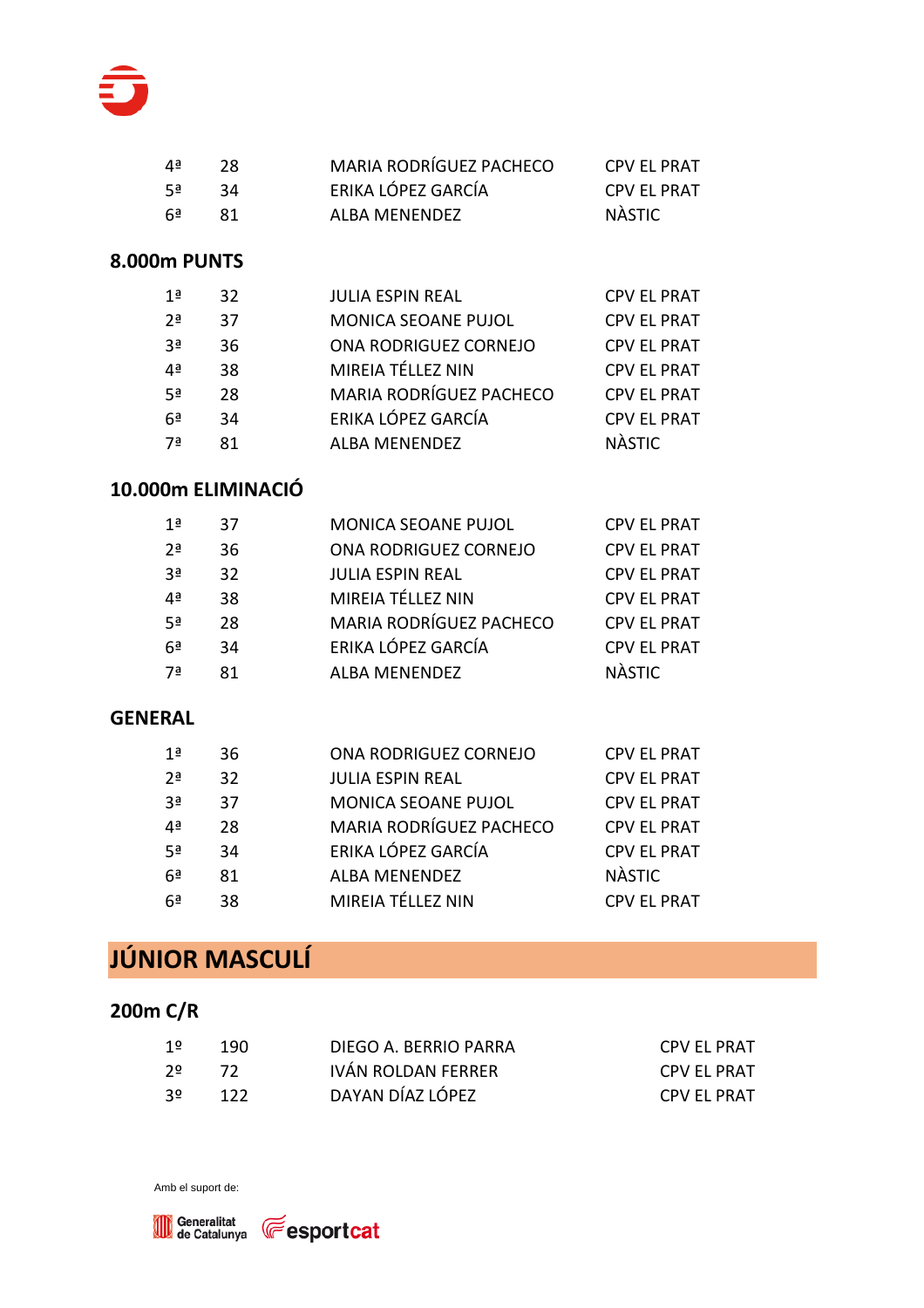

#### **1 volta SPRINT**

| 1º   | - 72 | IVÁN ROLDAN FERRER    | <b>CPV EL PRAT</b> |
|------|------|-----------------------|--------------------|
| _ 2ס | 122  | DAYAN DÍAZ LÓPEZ      | <b>CPV EL PRAT</b> |
| -30  | -190 | DIEGO A. BERRIO PARRA | <b>CPV EL PRAT</b> |

#### **10.000m PUNTS**

| 1º   | 72   | IVÁN ROLDAN FERRER    | <b>CPV EL PRAT</b> |
|------|------|-----------------------|--------------------|
| 2≗   | -190 | DIEGO A. BERRIO PARRA | <b>CPV EL PRAT</b> |
| - 30 | -122 | DAYAN DÍAZ LÓPEZ      | <b>CPV EL PRAT</b> |

#### **15.000m ELIMINACIÓ**

| 1 º | - 72 | IVÁN ROLDAN FERRER    | CPV EL PRAT        |
|-----|------|-----------------------|--------------------|
| 2º  | 190. | DIEGO A. BERRIO PARRA | CPV EL PRAT        |
| -30 | 122  | DAYAN DÍAZ LÓPEZ      | <b>CPV EL PRAT</b> |

#### **GENERAL**

| 1º  | - 72   | IVÁN ROLDAN FERRER    | CPV EL PRAT |
|-----|--------|-----------------------|-------------|
| _2ס | - 190- | DIEGO A. BERRIO PARRA | CPV EL PRAT |
| -30 | 122    | DAYAN DÍAZ LÓPEZ      | CPV EL PRAT |

### **JÚNIOR FEMENÍ**

#### **200m C/R**

| 1ª             | 50  | CARLA ALVAREZ FERNANDEZ   | <b>CPV EL PRAT</b> |
|----------------|-----|---------------------------|--------------------|
| 2 <sup>a</sup> | 60  | HANNAH LLOP IZQUIERDO     | <b>CPV EL PRAT</b> |
| 3 <sup>a</sup> | 68  | <b>ABRIL FRADERA SAEZ</b> | <b>NÀSTIC</b>      |
| 4ª             | 55  | OLIVIA ESCOÍN ÀLVAREZ     | <b>CPV EL PRAT</b> |
| 5ª             | 56  | CARLA FARRÉ MIQUEL        | <b>NÀSTIC</b>      |
| 6ª             | 62  | MARTINA MONTALBÁN BREA    | <b>CPV EL PRAT</b> |
| 7ª             | 111 | PAULA LOPEZ VAZCONEZ      | <b>CP FENIX</b>    |
|                |     |                           |                    |

#### **1 volta SPRINT**

| 1ª             | 50  | CARLA ALVAREZ FERNANDEZ   | <b>CPV EL PRAT</b> |
|----------------|-----|---------------------------|--------------------|
| 2 <sup>a</sup> | 60  | HANNAH LLOP IZQUIERDO     | <b>CPV EL PRAT</b> |
| 3 <sup>a</sup> | 68  | <b>ABRIL FRADERA SAEZ</b> | <b>NÀSTIC</b>      |
| 4ª             | 55  | OLIVIA ESCOÍN ÀLVAREZ     | <b>CPV EL PRAT</b> |
| 5ª             | 56  | CARLA FARRÉ MIQUEL        | <b>NÀSTIC</b>      |
| 5ª             | 62  | MARTINA MONTALBÁN BREA    | <b>CPV EL PRAT</b> |
| 7ª             | 111 | PAULA LOPEZ VAZCONEZ      | <b>CP FENIX</b>    |
|                |     |                           |                    |



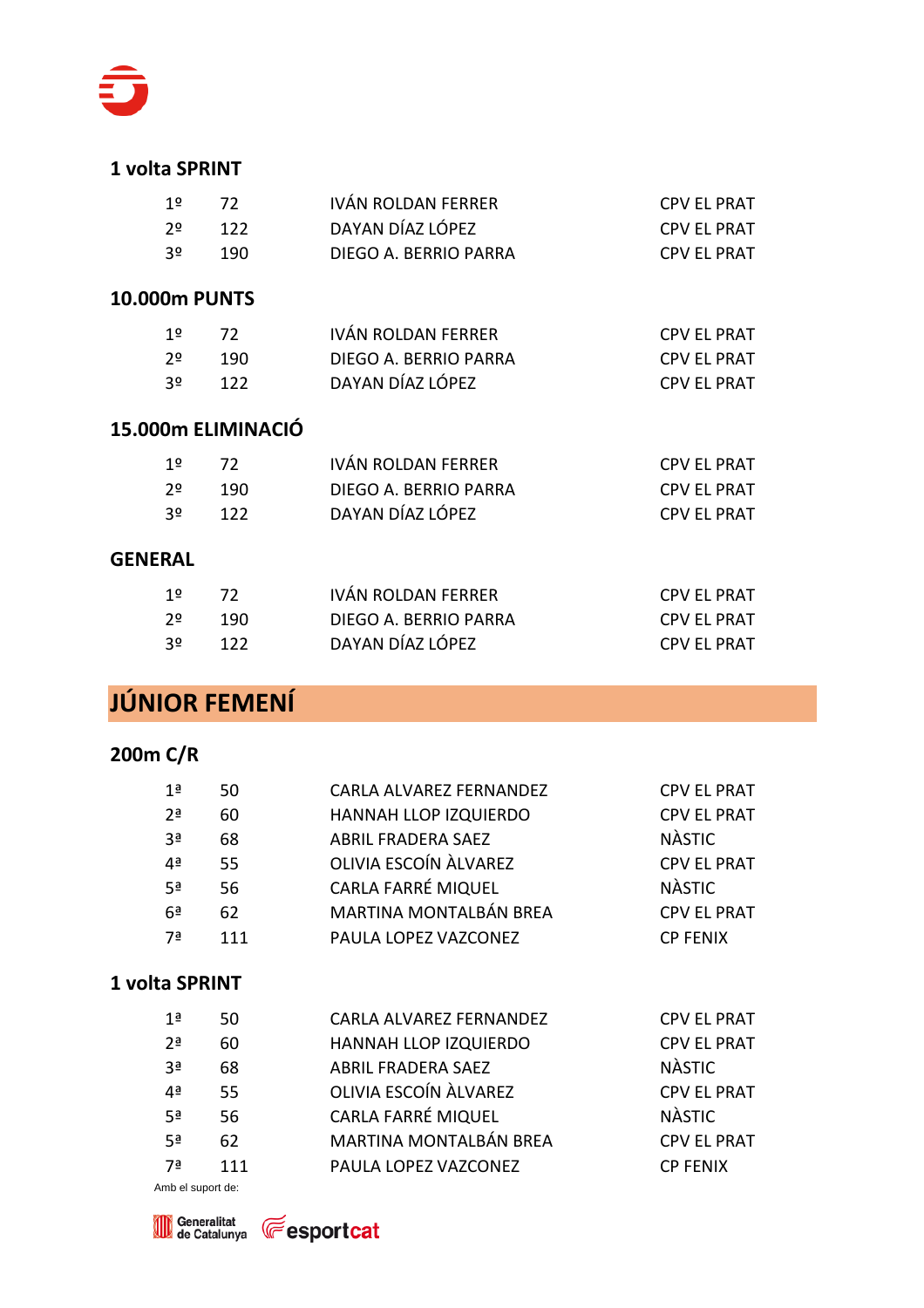

| 1ª             | 60  | HANNAH LLOP IZQUIERDO         | <b>CPV EL PRAT</b> |
|----------------|-----|-------------------------------|--------------------|
| 2 <sup>a</sup> | 50  | CARLA ALVAREZ FERNANDEZ       | <b>CPV EL PRAT</b> |
| 3ª             | -55 | OLIVIA ESCOÍN ÀLVAREZ         | <b>CPV EL PRAT</b> |
| 4ª             | 62  | <b>MARTINA MONTALBÁN BREA</b> | <b>CPV EL PRAT</b> |
| 5ª             | 68  | <b>ABRIL FRADERA SAEZ</b>     | <b>NÀSTIC</b>      |
| 6ª             | 56  | <b>CARLA FARRÉ MIQUEL</b>     | <b>NÀSTIC</b>      |

#### **15.000m ELIMINACIÓ**

| 1 <sup>a</sup> | 50  | CARLA ALVAREZ FERNANDEZ       | <b>CPV EL PRAT</b> |
|----------------|-----|-------------------------------|--------------------|
| 2 <sup>a</sup> | 60  | HANNAH LLOP IZQUIERDO         | <b>CPV EL PRAT</b> |
| 3ª             | 55. | OLIVIA ESCOÍN ÀLVAREZ         | <b>CPV EL PRAT</b> |
| 4ª             | 68  | <b>ABRIL FRADERA SAEZ</b>     | <b>NÀSTIC</b>      |
| -5ª            | 62  | <b>MARTINA MONTALBÁN BREA</b> | <b>CPV EL PRAT</b> |
| .6ª            | 56  | <b>CARLA FARRÉ MIQUEL</b>     | <b>NÀSTIC</b>      |

#### **GENERAL**

| 1ª             | 50  | CARLA ALVAREZ FERNANDEZ   | <b>CPV EL PRAT</b> |
|----------------|-----|---------------------------|--------------------|
| 2 <sup>a</sup> | 60  | HANNAH LLOP IZQUIERDO     | <b>CPV EL PRAT</b> |
| Зā             | -55 | OLIVIA ESCOÍN ÀLVAREZ     | <b>CPV EL PRAT</b> |
| 4ª             | 68  | <b>ABRIL FRADERA SAEZ</b> | <b>NÀSTIC</b>      |
| 5ª             | 62  | MARTINA MONTALBÁN BREA    | <b>CPV EL PRAT</b> |
| 6ª             | 56  | CARLA FARRÉ MIQUEL        | <b>NÀSTIC</b>      |
| 7ª             | 111 | PAULA LOPEZ VAZCONEZ      | <b>CP FENIX</b>    |

# **SÈNIOR MASCULÍ**

#### **200m C/R**

| 1º              | 86  | NIL IZQUIERDO LLOP            | <b>CPV EL PRAT</b>  |
|-----------------|-----|-------------------------------|---------------------|
| 2 <sup>o</sup>  | 42  | SANTIAGO NAVARRETE RAMIREZ    | <b>CPV EL PRAT</b>  |
| 3 <sup>o</sup>  | 177 | <b>VICTOR BLANCH MARTINEZ</b> | <b>CP BARCELONA</b> |
| 4º              | 83  | NICOLÁS AMARILES OCAMPO       | <b>CPV EL PRAT</b>  |
| 5º              | 87  | <b>GASTÓN MORENO BALAGUE</b>  | <b>CPV EL PRAT</b>  |
| 6 <sup>o</sup>  | 181 | PAU CHORRO LUQUE              | <b>CPV EL PRAT</b>  |
| 7º              | 117 | <b>EDUARDO CANO GATA</b>      | <b>CPV EL PRAT</b>  |
| 8º              | 121 | <b>ORIOL GISBERT GARCIA</b>   | <b>CPV EL PRAT</b>  |
| q٥              | 84  | DAVID CAMARGO PUYUELO         | <b>CPV EL PRAT</b>  |
| 10 <sup>°</sup> | 85  | DANIEL SÁNCHEZ PIQUERO        | <b>CPV EL PRAT</b>  |

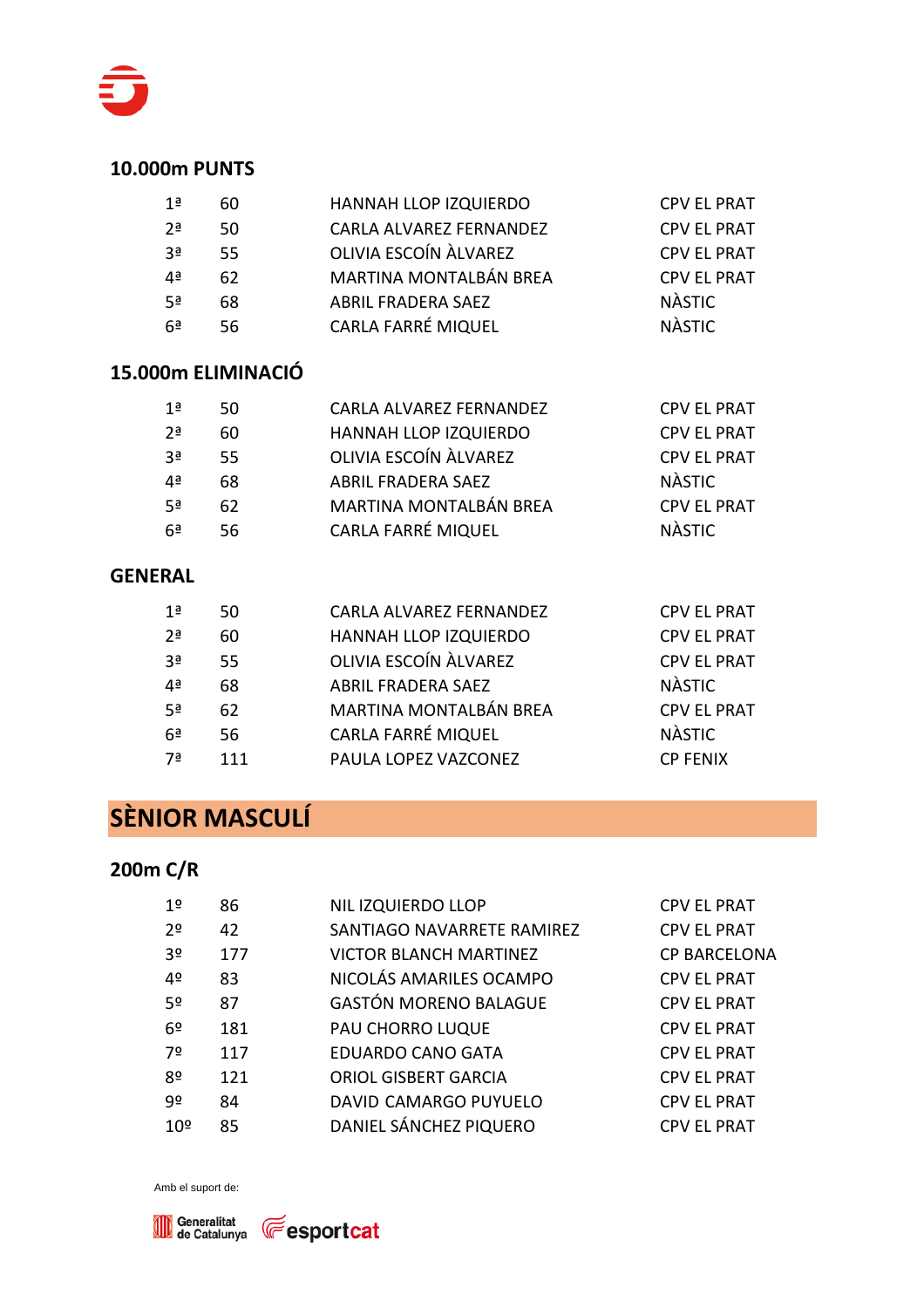

#### **1 volta SPRINT**

| 1º             | 86  | NIL IZQUIERDO LLOP            | <b>CPV EL PRAT</b>  |
|----------------|-----|-------------------------------|---------------------|
| 20             | 87  | <b>GASTÓN MORENO BALAGUE</b>  | <b>CPV EL PRAT</b>  |
| 3 <sup>o</sup> | 177 | <b>VICTOR BLANCH MARTINEZ</b> | <b>CP BARCELONA</b> |
| 4º             | 42  | SANTIAGO NAVARRETE RAMIREZ    | <b>CPV EL PRAT</b>  |
| 5º             | 83  | NICOLÁS AMARILES OCAMPO       | <b>CPV EL PRAT</b>  |
| 5º             | 117 | <b>EDUARDO CANO GATA</b>      | <b>CPV EL PRAT</b>  |
| 7º             | 181 | PAU CHORRO LUQUE              | <b>CPV EL PRAT</b>  |
| 7º             | 84  | DAVID CAMARGO PUYUELO         | <b>CPV EL PRAT</b>  |
| 9º             | 85  | DANIEL SÁNCHEZ PIQUERO        | <b>CPV EL PRAT</b>  |
|                |     |                               |                     |

#### **10.000m PUNTS**

| 1 <sup>°</sup>  | 86  | NIL IZQUIERDO LLOP            | <b>CPV EL PRAT</b>  |
|-----------------|-----|-------------------------------|---------------------|
| 2 <sup>o</sup>  | 42  | SANTIAGO NAVARRETE RAMIREZ    | <b>CPV EL PRAT</b>  |
| 3 <sup>o</sup>  | 181 | PAU CHORRO LUQUE              | <b>CPV EL PRAT</b>  |
| 4º              | 84  | DAVID CAMARGO PUYUELO         | <b>CPV EL PRAT</b>  |
| 5 <sup>o</sup>  | 85  | DANIEL SÁNCHEZ PIQUERO        | <b>CPV EL PRAT</b>  |
| 6 <sup>°</sup>  | 87  | <b>GASTÓN MORENO BALAGUE</b>  | <b>CPV EL PRAT</b>  |
| 7º              | 177 | <b>VICTOR BLANCH MARTINEZ</b> | <b>CP BARCELONA</b> |
| 8 <sup>°</sup>  | 83  | NICOLÁS AMARILES OCAMPO       | <b>CPV EL PRAT</b>  |
| 9º              | 121 | <b>ORIOL GISBERT GARCIA</b>   | <b>CPV EL PRAT</b>  |
| 10 <sup>°</sup> | 117 | <b>EDUARDO CANO GATA</b>      | <b>CPV EL PRAT</b>  |

#### **15.000m ELIMINACIÓ**

| 1º             | 87  | <b>GASTÓN MORENO BALAGUE</b>  | <b>CPV EL PRAT</b>  |
|----------------|-----|-------------------------------|---------------------|
| 2 <sup>o</sup> | 86  | <b>NIL IZQUIERDO LLOP</b>     | <b>CPV EL PRAT</b>  |
| 3 <sup>o</sup> | 42  | SANTIAGO NAVARRETE RAMIREZ    | <b>CPV EL PRAT</b>  |
| 4 <sup>o</sup> | 181 | PAU CHORRO LUQUE              | <b>CPV EL PRAT</b>  |
| 5 <sup>o</sup> | 177 | <b>VICTOR BLANCH MARTINEZ</b> | <b>CP BARCELONA</b> |
| 6 <sup>°</sup> | 83  | NICOLÁS AMARILES OCAMPO       | <b>CPV EL PRAT</b>  |
| 7º             | 84  | DAVID CAMARGO PUYUELO         | <b>CPV EL PRAT</b>  |
| 8º             | 85  | DANIEL SÁNCHEZ PIQUERO        | <b>CPV EL PRAT</b>  |
| 9º             | 117 | <b>EDUARDO CANO GATA</b>      | <b>CPV EL PRAT</b>  |
|                |     |                               |                     |

#### **GENERAL**

| 1º | 86  | NIL IZQUIERDO LLOP            | <b>CPV EL PRAT</b>  |
|----|-----|-------------------------------|---------------------|
| 20 | 42  | SANTIAGO NAVARRETE RAMIREZ    | <b>CPV EL PRAT</b>  |
| 30 | 87  | <b>GASTÓN MORENO BALAGUE</b>  | <b>CPV EL PRAT</b>  |
| 4º | 177 | <b>VICTOR BLANCH MARTINEZ</b> | <b>CP BARCELONA</b> |
| 50 | 181 | PAU CHORRO LUQUE              | <b>CPV EL PRAT</b>  |
|    |     |                               |                     |



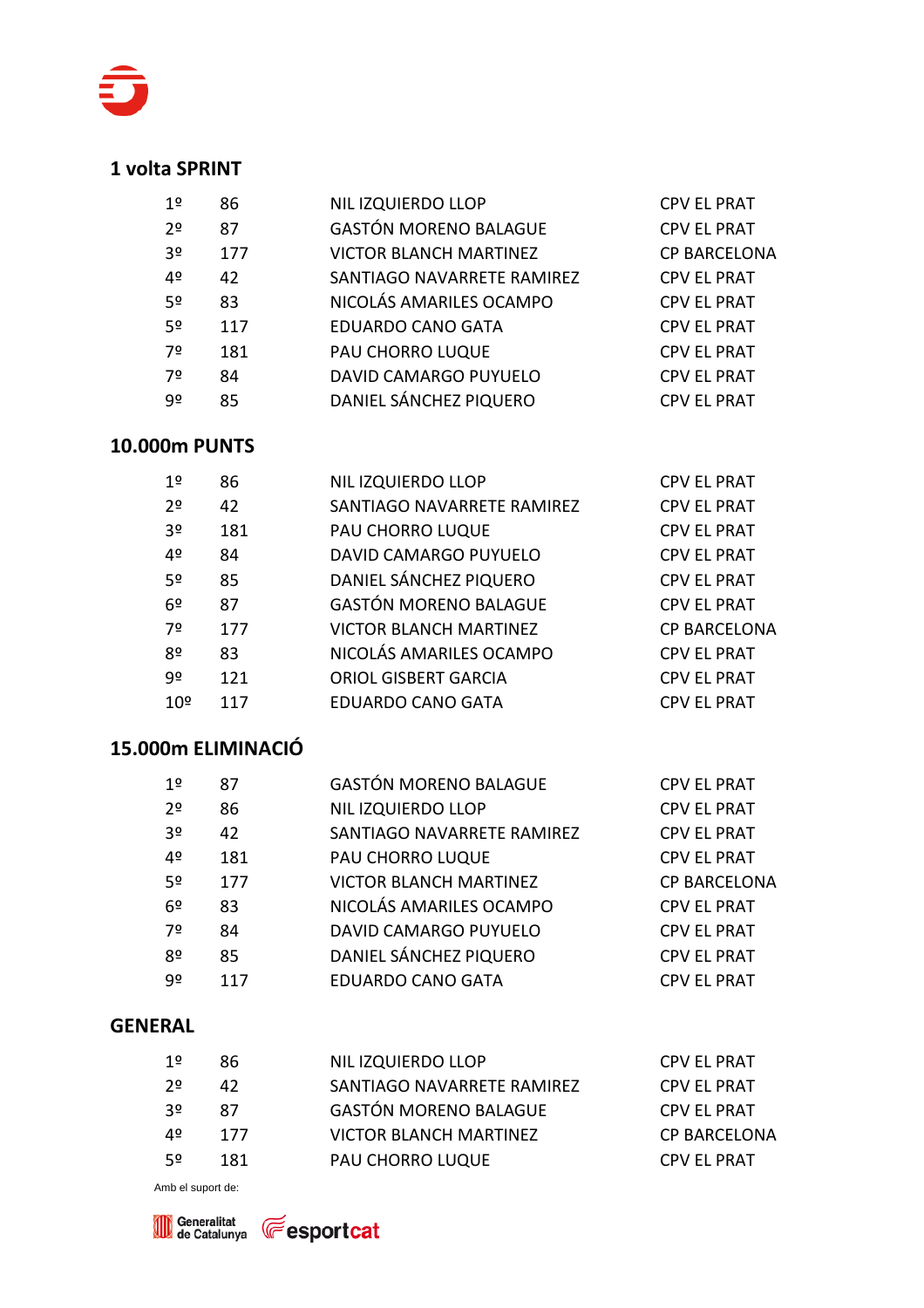

| .62 | 83  | NICOLÁS AMARILES OCAMPO     | <b>CPV EL PRAT</b> |
|-----|-----|-----------------------------|--------------------|
| -72 | 84  | DAVID CAMARGO PUYUELO       | <b>CPV EL PRAT</b> |
| 8º  | 117 | EDUARDO CANO GATA           | <b>CPV EL PRAT</b> |
| ٩º  | 85  | DANIEL SÁNCHEZ PIQUERO      | <b>CPV EL PRAT</b> |
| 10º | 121 | <b>ORIOL GISBERT GARCIA</b> | <b>CPV EL PRAT</b> |
|     |     |                             |                    |

# **SÈNIOR FEMENÍ**

### **200m C/R**

| 1ª             | 77  | LUISA M. GONZÁLEZ SALAZAR    | <b>CPV EL PRAT</b>  |
|----------------|-----|------------------------------|---------------------|
| 2 <sup>a</sup> | 97  | <b>TERESA MORENO BALAGUE</b> | <b>CPV EL PRAT</b>  |
| 3 <sup>a</sup> | 92  | AINOA CARREÑO PERIS          | <b>CPV EL PRAT</b>  |
| 4ª             | 96  | ARIADNA MODERNELL SANCHEZ    | <b>CPV EL PRAT</b>  |
| 5 <sup>a</sup> | 80  | NOELIA MARTÍNEZ MARTÍN       | <b>CPV EL PRAT</b>  |
| 6 <sup>a</sup> | 79  | LEIZA JIMENEZ HIDALGO        | <b>CP FENIX</b>     |
| 7ª             | 178 | LAURA ESBRI CORBELLA         | <b>CP BARCELONA</b> |
| 8ª             | 101 | <b>LAURA SEOANE PUJOL</b>    | <b>CPV EL PRAT</b>  |
|                |     |                              |                     |

#### **1 volta SPRINT**

| 1ª             | 97  | <b>TERESA MORENO BALAGUE</b> | <b>CPV EL PRAT</b>  |
|----------------|-----|------------------------------|---------------------|
| 2 <sup>a</sup> | 77  | LUISA M. GONZÁLEZ SALAZAR    | <b>CPV EL PRAT</b>  |
| 3 <sup>a</sup> | 92  | AINOA CARREÑO PERIS          | <b>CPV EL PRAT</b>  |
| 4ª             | 96  | ARIADNA MODERNELL SANCHEZ    | <b>CPV EL PRAT</b>  |
| 5ª             | 80  | NOELIA MARTÍNEZ MARTÍN       | <b>CPV EL PRAT</b>  |
| 5ª             | 79  | LEIZA JIMENEZ HIDALGO        | <b>CP FENIX</b>     |
| 7ª             | 101 | <b>LAURA SEOANE PUJOL</b>    | <b>CPV EL PRAT</b>  |
| 7ª             | 178 | LAURA ESBRI CORBELLA         | <b>CP BARCELONA</b> |
|                |     |                              |                     |

### **10.000m PUNTS**

| AINOA CARREÑO PERIS<br>2 <sup>a</sup><br><b>CPV EL PRAT</b><br>92<br>NOELIA MARTÍNEZ MARTÍN<br>3 <sup>a</sup><br><b>CPV EL PRAT</b><br>80<br>LUISA M. GONZÁLEZ SALAZAR<br><b>CPV EL PRAT</b><br>4ª<br>77<br>-5ª<br>LAURA ESBRI CORBELLA<br>178<br>6 <sup>a</sup><br>ARIADNA MODERNELL SANCHEZ<br><b>CPV EL PRAT</b><br>96<br>LAURA SEOANE PUJOL<br><b>CPV EL PRAT</b><br>7ª<br>101<br>8 <sup>a</sup><br>LEIZA JIMENEZ HIDALGO<br><b>CP FENIX</b><br>79 | 1 <sup>a</sup> | 97 | <b>TERESA MORENO BALAGUE</b> | <b>CPV EL PRAT</b>  |
|--------------------------------------------------------------------------------------------------------------------------------------------------------------------------------------------------------------------------------------------------------------------------------------------------------------------------------------------------------------------------------------------------------------------------------------------------------|----------------|----|------------------------------|---------------------|
|                                                                                                                                                                                                                                                                                                                                                                                                                                                        |                |    |                              |                     |
|                                                                                                                                                                                                                                                                                                                                                                                                                                                        |                |    |                              |                     |
|                                                                                                                                                                                                                                                                                                                                                                                                                                                        |                |    |                              |                     |
|                                                                                                                                                                                                                                                                                                                                                                                                                                                        |                |    |                              | <b>CP BARCELONA</b> |
|                                                                                                                                                                                                                                                                                                                                                                                                                                                        |                |    |                              |                     |
|                                                                                                                                                                                                                                                                                                                                                                                                                                                        |                |    |                              |                     |
|                                                                                                                                                                                                                                                                                                                                                                                                                                                        |                |    |                              |                     |

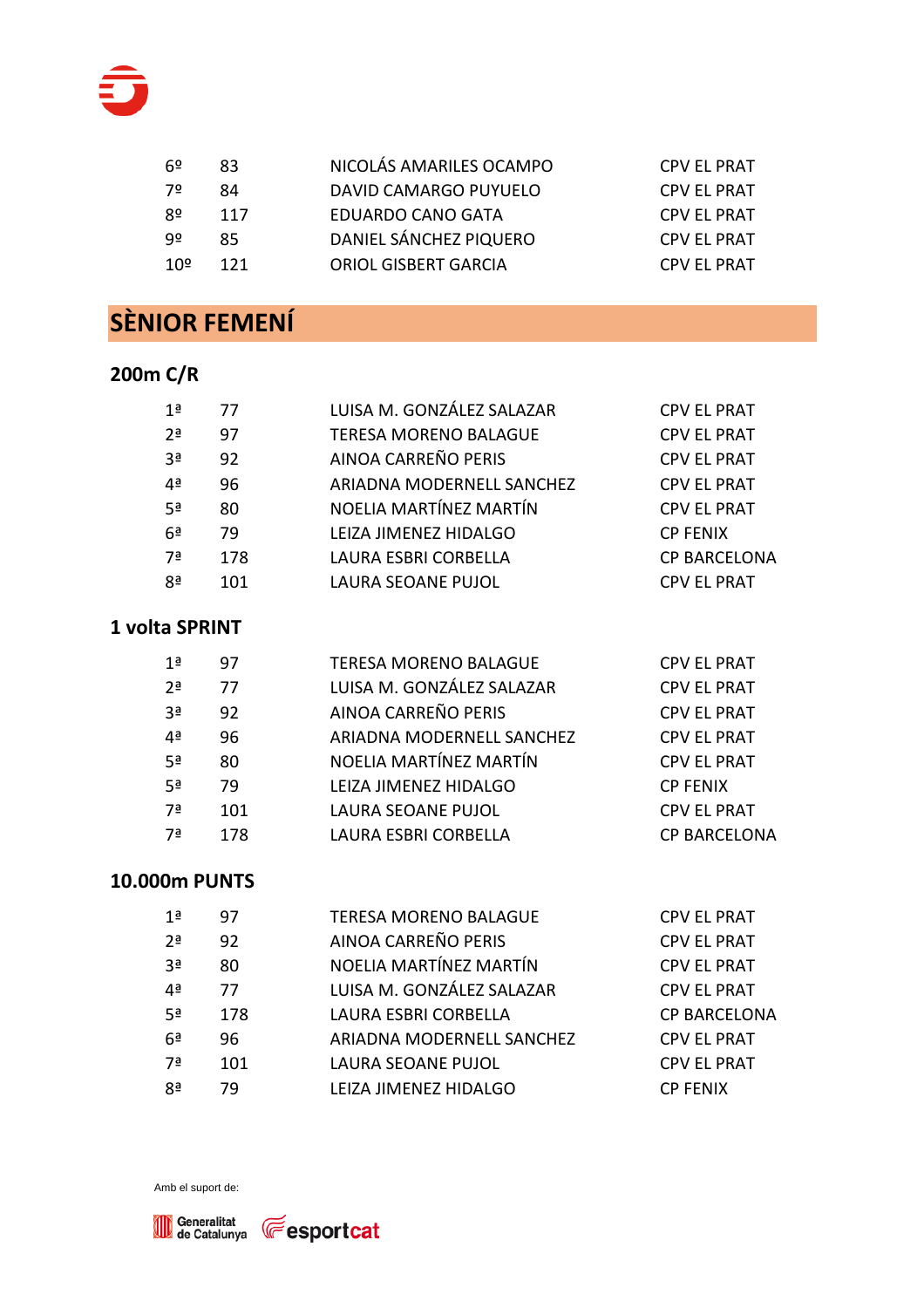

#### **15.000m ELIMINACIÓ**

| 1ª             | 97  | <b>TERESA MORENO BALAGUE</b> | <b>CPV EL PRAT</b>  |
|----------------|-----|------------------------------|---------------------|
| 2 <sup>a</sup> | 92  | AINOA CARREÑO PERIS          | <b>CPV EL PRAT</b>  |
| -3ª            | 77  | LUISA M. GONZÁLEZ SALAZAR    | <b>CPV EL PRAT</b>  |
| Дa             | 80  | NOELIA MARTÍNEZ MARTÍN       | <b>CPV EL PRAT</b>  |
| 5ª             | 96  | ARIADNA MODERNELL SANCHEZ    | <b>CPV EL PRAT</b>  |
| 6 <sup>a</sup> | 101 | <b>LAURA SEOANE PUJOL</b>    | <b>CPV EL PRAT</b>  |
| 7ª             | 178 | LAURA ESBRI CORBELLA         | <b>CP BARCELONA</b> |

#### **GENERAL**

| 1 <sup>a</sup> | 97  | <b>TERESA MORENO BALAGUE</b> | <b>CPV EL PRAT</b>  |
|----------------|-----|------------------------------|---------------------|
| 2 <sup>a</sup> | 92  | AINOA CARREÑO PERIS          | <b>CPV EL PRAT</b>  |
| 2 <sup>a</sup> | 77  | LUISA M. GONZÁLEZ SALAZAR    | <b>CPV EL PRAT</b>  |
| 4ª             | 80  | NOELIA MARTÍNEZ MARTÍN       | <b>CPV EL PRAT</b>  |
| 5 <sup>a</sup> | 96  | ARIADNA MODERNELL SANCHEZ    | <b>CPV EL PRAT</b>  |
| 6 <sup>a</sup> | 178 | LAURA ESBRI CORBELLA         | <b>CP BARCELONA</b> |
| 7а             | 101 | <b>LAURA SEOANE PUJOL</b>    | <b>CPV EL PRAT</b>  |
| 7ª             | 79  | LEIZA JIMENEZ HIDALGO        | <b>CP FENIX</b>     |

# **MÀSTER 40 MASCULÍ**

#### **5.000m LÍNIA**

| 1º             | 156 | ALBERTO JIMENO MARTÍNEZ       | NÀSTIC             |
|----------------|-----|-------------------------------|--------------------|
| 2 <sup>o</sup> | 199 | ROMULO C. JIMENEZ VERA        | <b>CPV EL PRAT</b> |
| 30             | 159 | <b>VLADIMIR A. OSORIO DUN</b> | <b>CPV EL PRAT</b> |
| 40             | 144 | EDGAR SANTAMARIA CARRASCO     | <b>CPV EL PRAT</b> |
| -52            | 157 | ALEJANDRO MARQUEZ NOGUERAS    | CP LLIÇÀ D'AMUNT   |
|                |     |                               |                    |

### **10.000m LÍNIA**

| 1º  | 156 | ALBERTO JIMENO MARTÍNEZ       | NÀSTIC             |
|-----|-----|-------------------------------|--------------------|
| 20  | 199 | ROMULO C. JIMENEZ VERA        | <b>CPV EL PRAT</b> |
| -30 | 159 | <b>VLADIMIR A. OSORIO DUN</b> | <b>CPV EL PRAT</b> |
| 4º  | 144 | EDGAR SANTAMARIA CARRASCO     | <b>CPV EL PRAT</b> |
| 50  | 157 | ALEJANDRO MARQUEZ NOGUERAS    | CP LLIÇÀ D'AMUNT   |

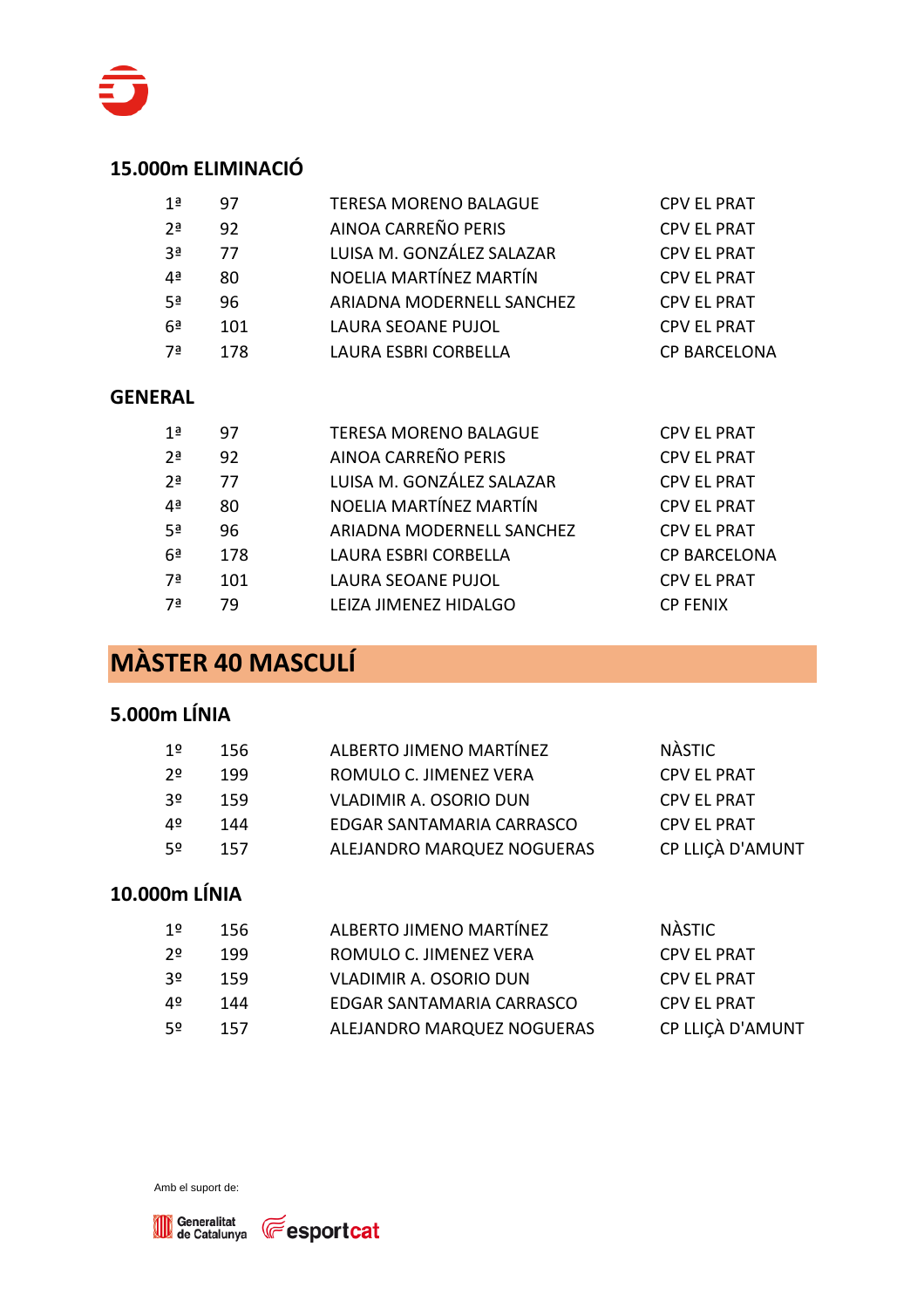

#### **GENERAL**

| ROMULO C. JIMENEZ VERA<br><b>CPV EL PRAT</b><br>20<br>199<br><b>VLADIMIR A. OSORIO DUN</b><br><b>CPV EL PRAT</b><br>3٥<br>159<br>EDGAR SANTAMARIA CARRASCO<br><b>CPV EL PRAT</b><br>4º<br>144<br>ALEJANDRO MARQUEZ NOGUERAS<br>52<br>157 | 1º | 156 | ALBERTO JIMENO MARTÍNEZ | <b>NÀSTIC</b>    |
|------------------------------------------------------------------------------------------------------------------------------------------------------------------------------------------------------------------------------------------|----|-----|-------------------------|------------------|
|                                                                                                                                                                                                                                          |    |     |                         |                  |
|                                                                                                                                                                                                                                          |    |     |                         |                  |
|                                                                                                                                                                                                                                          |    |     |                         |                  |
|                                                                                                                                                                                                                                          |    |     |                         | CP LLIÇÀ D'AMUNT |

## **MÀSTER 40 FEMENÍ**

#### **5.000m LÍNIA**

| ่ 1ª           | 191 | MERITXELL NIN SANTAMARIA | <b>CPV EL PRAT</b> |
|----------------|-----|--------------------------|--------------------|
| י 2ים          | 149 | ALEXANDRA PALOS TOST     | NÀSTIC             |
| 3 <sup>a</sup> | 93  | RAQUEL BALAGUE GARCIA    | <b>CPV EL PRAT</b> |

### **10.000m LÍNIA**

| 1ª    | 149   | ALEXANDRA PALOS TOST     | <b>NÀSTIC</b>      |
|-------|-------|--------------------------|--------------------|
| י 2≞  | - 191 | MERITXELL NIN SANTAMARIA | CPV EL PRAT        |
| ่ ?ุª | 93.   | RAQUEL BALAGUE GARCIA    | <b>CPV EL PRAT</b> |

#### **GENERAL**

| 1ª   | -149  | ALEXANDRA PALOS TOST     | NÀSTIC             |
|------|-------|--------------------------|--------------------|
| 1ª   | - 191 | MERITXELL NIN SANTAMARIA | <b>CPV EL PRAT</b> |
| ่ 39 | 93.   | RAQUEL BALAGUE GARCIA    | <b>CPV EL PRAT</b> |

# **MÀSTER 50 MASCULÍ**

#### **5.000m LÍNIA**

|                | 1 <sup>o</sup> | 140 | <b>JOSE MARIA BUYO</b> | <b>CP FENIX</b> |  |  |
|----------------|----------------|-----|------------------------|-----------------|--|--|
| 10.000m LÍNIA  |                |     |                        |                 |  |  |
|                | 1 <sup>o</sup> | 140 | JOSE MARIA BUYO        | <b>CP FENIX</b> |  |  |
| <b>GENERAL</b> |                |     |                        |                 |  |  |
|                | 1 <sup>o</sup> | 140 | <b>JOSE MARIA BUYO</b> | <b>CP FENIX</b> |  |  |